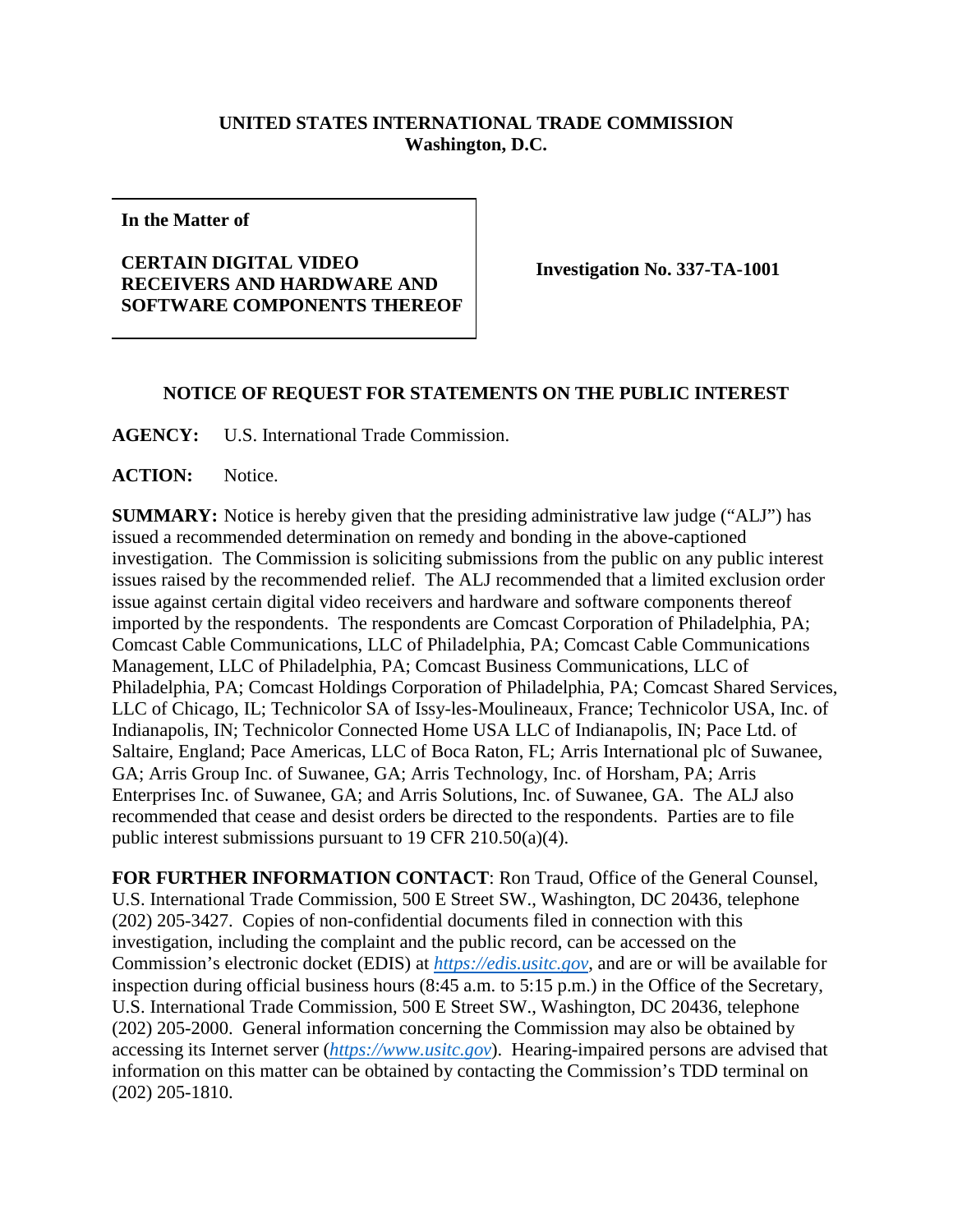**SUPPLEMENTARY INFORMATION**: Section 337 of the Tariff Act of 1930 provides that if the Commission finds a violation, it shall exclude the articles concerned from the United States:

> unless, after considering the effect of such exclusion upon the public health and welfare, competitive conditions in the United States economy, the production of like or directly competitive articles in the United States, and United States consumers, it finds that such articles should not be excluded from entry.

19 U.S.C. 1337(d)(1). A similar provision applies to cease-and-desist orders. 19 U.S.C.  $1337(f)(1)$ .

The Commission is interested in further development of the record on the public interest in these investigations. Accordingly, members of the public are invited to file, pursuant to 19 CFR 210.50(a)(4), submissions of no more than five (5) pages, inclusive of attachments, concerning the public interest in light of the ALJ's recommended determination on remedy and bonding issued in this investigation on June 9, 2017. Comments should address whether issuance of the limited exclusion order and the cease and desist orders ("the recommended remedial orders") in this investigation would affect the public health and welfare in the United States, competitive conditions in the United States economy, the production of like or directly competitive articles in the United States, or United States consumers.

In particular, the Commission is interested in comments that:

(i) explain how the articles potentially subject to the recommended remedial orders are used in the United States;

(ii) identify any public health, safety, or welfare concerns in the United States relating to the recommended remedial orders;

(iii) identify like or directly competitive articles that complainant, its licensees, or third parties make in the United States which could replace the subject articles if they were to be excluded;

(iv) indicate whether complainant, complainant's licensees, and/or third party suppliers have the capacity to replace the volume of articles potentially subject to the recommended remedial orders within a commercially reasonable time; and

(v) explain how the recommended remedial orders would impact consumers in the United States.

Written submissions must be filed no later than by close of business on July 11, 2017.

Persons filing written submissions must file the original document electronically on or before the deadlines stated above and submit 8 true paper copies to the Office of the Secretary by noon the next day pursuant to section 210.4(f) of the Commission's Rules of Practice and Procedure (19 CFR 210.4(f)). Submissions should refer to the investigation number ("Inv. No.